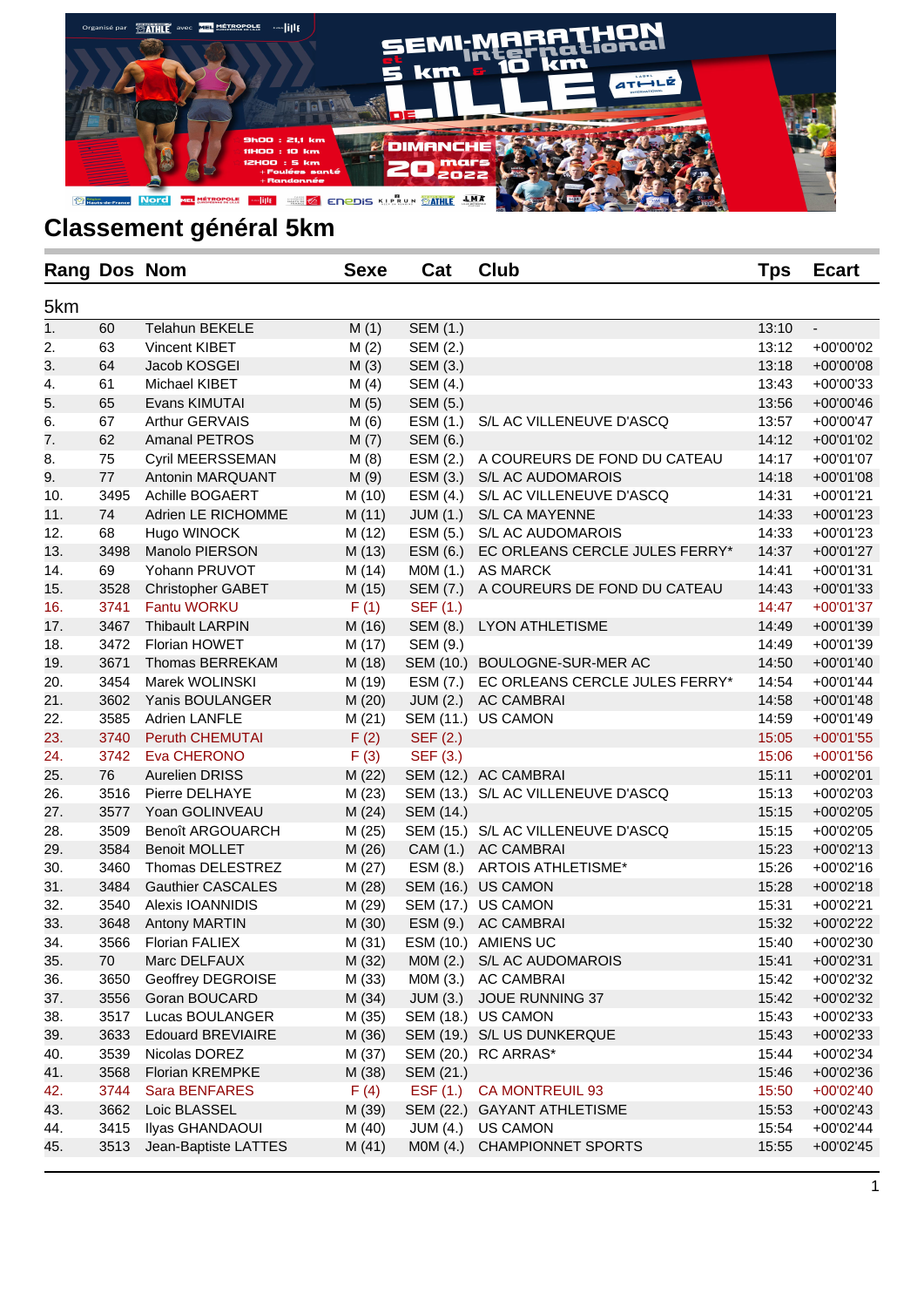

| <b>Rang Dos Nom</b> |      |                            | <b>Sexe</b> | Cat       | <b>Club</b>                                | Tps   | <b>Ecart</b> |
|---------------------|------|----------------------------|-------------|-----------|--------------------------------------------|-------|--------------|
| 46.                 | 3526 | Mathieu COURBEZ            | M (42)      |           | SEM (23.) AS ANZINOISE ATHLETISME          | 15:55 | $+00'02'45$  |
| 47.                 | 3551 | <b>Adrien DETRES</b>       | M(43)       |           | ESM (11.) AS MARCK                         | 15:57 | $+00'02'47$  |
| 48.                 | 3656 | Jonathan DEGROISE          | M (44)      |           | MOM (5.) DENAIN AC                         | 15:57 | +00'02'47    |
| 49.                 | 3450 | <b>Valentin LUBREZ</b>     | M (45)      |           | SEM (24.) AS ANZINOISE ATHLETISME          | 16:00 | $+00'02'50$  |
| 50.                 | 3580 | Arthur NYS                 | M (46)      |           | CAM (2.) AC CAMBRAI                        | 16:02 | +00'02'52    |
| 51.                 | 3455 | Henrique BEAUFILS          | M(47)       |           | SEM (25.) TOUQUET ATHLETIC CLUB            | 16:02 | +00'02'52    |
| 52.                 | 3512 | <b>Matthieu HECQUET</b>    | M (48)      |           | SEM (26.) AS MARCK                         | 16:02 | +00'02'52    |
| 53.                 | 3661 | Cyriaque DUEZ              | M (49)      |           | SEM (27.) AC CAMBRAI                       | 16:05 | $+00'02'55$  |
| 54.                 | 3672 | <b>Martin ROUSSEL</b>      | M (50)      | JUM (5.)  | BOULOGNE-SUR-MER AC                        | 16:08 | +00'02'58    |
| 55.                 | 3582 | Louis-Lys FANUCCHI         | M(51)       |           | CAM (3.) S/L AC VILLENEUVE D'ASCQ          | 16:12 | +00'03'02    |
| 56.                 | 3554 | <b>Florian FASQUEL</b>     | M (52)      |           | ESM (12.) AS MARCK                         | 16:13 | $+00'03'03$  |
| 57.                 | 3621 | <b>Thibaut SCHUPPE</b>     | M (53)      | JUM (6.)  | S/L US DUNKERQUE                           | 16:14 | $+00'03'04$  |
| 58.                 | 3497 | Valentin BALAZEK           | M (54)      |           | SEM (28.) RC ARRAS*                        | 16:17 | +00'03'07    |
| 59.                 | 3553 | Cédric HOGEDE              | M (55)      |           | ESM (13.) AS MARCK                         | 16:18 | +00'03'08    |
| 60.                 | 3489 | <b>Florian DESCATOIRE</b>  | M (56)      |           | ESM (14.) S/L JOGGING ET ATHLETISME FRETIN | 16:20 | $+00'03'10$  |
| 61.                 | 3607 | <b>Titouan GAXATTE</b>     | M(57)       |           | CAM (4.) ATHLE HALLUIN-VAL-DE-LYS          | 16:22 | $+00'03'12$  |
| 62.                 | 3485 | <b>Mathis FLEURY</b>       | M (58)      | ESM (15.) |                                            | 16:23 | $+00'03'13$  |
| 63.                 | 3745 | Sofia BENFARES             | F(5)        | JUF(1.)   | <b>CA MONTREUIL 93</b>                     | 16:23 | $+00'03'13$  |
| 64.                 | 3560 | <b>Bastien LAMBERT</b>     | M (59)      |           | ESM (16.) S/L ATHLETIC CLUB DE MARGNY LES  | 16:24 | $+00'03'14$  |
| 65.                 | 3439 | Lucas PIEDBOEUF            | M(60)       | SEM (29.) |                                            | 16:35 | +00'03'25    |
| 66.                 | 3487 | <b>Bastien SION</b>        | M (61)      |           | ESM (17.) S/L JOGGING ET ATHLETISME FRETIN | 16:36 | +00'03'26    |
| 67.                 | 3598 | <b>Maxime BERNIER</b>      | M (62)      |           | CAM (5.) AC CAMBRAI                        | 16:39 | +00'03'29    |
| 68.                 | 3430 | Timothée ALVADO-BRETTE     | M (63)      |           | SEM (30.) RONCHIN ATHLETIC CLUB            | 16:47 | +00'03'37    |
| 69.                 | 3488 | Louis THOBOIS              | M(64)       | JUM (7.)  | S/L JOGGING ET ATHLETISME FRETIN           | 16:47 | $+00'03'37$  |
| 70.                 | 3562 | Ymad HAMDAD                | M (65)      |           | ESM (18.) AMIENS UC                        | 16:47 | +00'03'37    |
| 71.                 | 3550 | Samuel COGEZ               | M (66)      |           | M1M (1.) RC ARRAS*                         | 16:53 | $+00'03'43$  |
| 72.                 | 3491 | <b>Cyprien TRUFFAUT</b>    | M (67)      | CAM (6.)  | S/L JOGGING ET ATHLETISME FRETIN           | 16:54 | $+00'03'44$  |
| 73.                 | 3494 | François BONNAFFOUX        | M (68)      |           | SEM (31.) TC LIEVIN                        | 17:00 | $+00'03'50$  |
| 74.                 | 3634 | Remi PINAT                 | M (69)      | M1M(2.)   |                                            | 17:01 | $+00'03'51$  |
| 75.                 | 3502 | <b>Gael HENNART</b>        | M (70)      | JUM (8.)  | S/L JOGGING ET ATHLETISME FRETIN           | 17:03 | $+00'03'53$  |
| 76.                 | 3678 | Reynald LOUIS              | M (71)      | M3M (1.)  | <b>CO ESCAUDAIN</b>                        | 17:04 | $+00'03'54$  |
| 77.                 | 3620 | Leo THERY                  | M (72)      | MIM(1.)   | S/L US DUNKERQUE                           | 17:06 | +00'03'56    |
| 78.                 | 3673 | Nicolas LOISEL             | M (73)      | CAM (7.)  | BOULOGNE-SUR-MER AC                        | 17:07 | $+00'03'57$  |
| 79.                 | 3593 | <b>Martin BLYAU</b>        | M(74)       |           | SEM (32.) S/L LILLE UC                     | 17:08 | $+00'03'58$  |
| 80.                 | 3461 | <b>Arthur VERMES</b>       | M (75)      |           | ESM (19.) VALENCIENNES TRIATHLON           | 17:09 | +00'03'59    |
| 81.                 | 3635 | Enzo DUFFOURG              | M (76)      |           | JUM (9.) AS SOMAIN                         | 17:13 | $+00'04'03$  |
| 82.                 | 3581 | Tino LIEVRE                | M (77)      |           | CAM (8.) JOUE RUNNING 37                   | 17:13 | +00'04'03    |
| 83.                 | 3679 | Jason LEVEQUE              | M (78)      |           | SEM (33.) ENTENTE SAMBRE AVESNOIS 59       | 17:15 | +00'04'05    |
| 84.                 | 3499 | <b>Bastien MARCHAND</b>    | M (79)      |           | SEM (34.) US TALENCE*                      | 17:19 | +00'04'09    |
| 85.                 | 3534 | <b>Arthur MONVILLE</b>     | M (80)      | CAM (9.)  | S/L AC VILLENEUVE D'ASCQ                   | 17:20 | $+00'04'10$  |
| 86.                 | 3471 | <b>Florian CARON</b>       | M (81)      | ESM (20.) |                                            | 17:21 | $+00'04'11$  |
| 87.                 | 3549 | <b>Guislain CARPENTIER</b> | M (82)      |           | SEM (35.) RC ARRAS*                        | 17:22 | $+00'04'12$  |
| 88.                 | 3533 | Guillaume CHAPEU           | M (83)      |           | CAM (10.) JOUE RUNNING 37                  | 17:22 | $+00'04'12$  |
| 89.                 | 3493 | Alexis ROUSSEL             | M (84)      |           | JUM (10.) S/L JOGGING ET ATHLETISME FRETIN | 17:31 | $+00'04'21$  |
| 90.                 | 3501 | Laurent DUCHENE            | M (85)      | M1M (3.)  | S/L AC VILLERS COTTERETS                   | 17:32 | +00'04'22    |
| 91.                 | 3510 | <b>Gabin MEUNIER</b>       | M (86)      |           | ESM (21.) S/L AC VILLENEUVE D'ASCQ         | 17:45 | $+00'04'35$  |
| 92.                 | 3574 | Loic BALLIGAND             | M (87)      |           | SEM (36.) EA DOUCHY                        | 17:46 | +00'04'36    |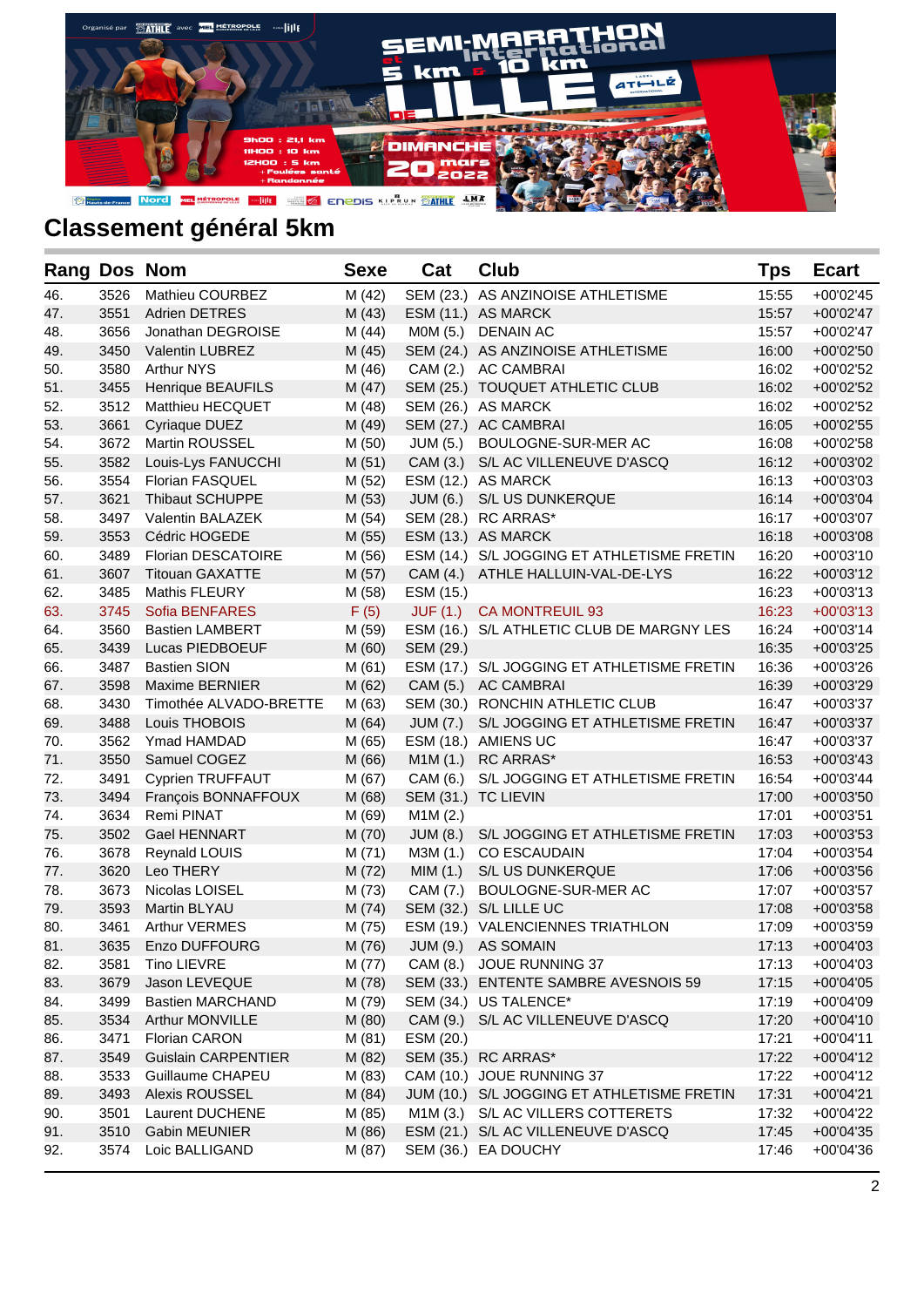

| Rang Dos Nom |      |                             | <b>Sexe</b> | Cat              | Club                                       | Tps   | <b>Ecart</b> |
|--------------|------|-----------------------------|-------------|------------------|--------------------------------------------|-------|--------------|
| 93.          | 3405 | Herve PERRIN                | M (88)      | M2M(1.)          | <b>FABULOUS TEAM</b>                       | 17:48 | +00'04'38    |
| 94.          | 3519 | David MARTIN                | M (89)      |                  | M3M (2.) AS SOMAIN                         | 17:51 | $+00'04'41$  |
| 95.          | 3515 | Louis LEDUC                 | M (90)      |                  | JUM (11.) S/L AC VILLENEUVE D'ASCQ         | 17:52 | $+00'04'42$  |
| 96.          | 3677 | Amar TEBBI                  | M (91)      | M3M (3.)         | <b>CO ESCAUDAIN</b>                        | 17:54 | +00'04'44    |
| 97.          | 3625 | <b>Basile MEUNIER</b>       | M (92)      | M1M(4.)          | <b>DAMP</b>                                | 17:55 | $+00'04'45$  |
| 98.          | 3475 | Andréa TYLEK                | M (93)      |                  | SEM (37.) LES CH'TIS MARATHONIENS DE       | 17:56 | $+00'04'46$  |
| 99.          | 5332 | <b>Camille LECOIN</b>       | F(6)        | SEF (4.)         | SPORTING CLUB ABBEVILLOIS                  | 18:04 | $+00'04'54$  |
| 100.         | 3668 | Johan MLAKAR                | M (94)      | SEM (38.)        |                                            | 18:04 | $+00'04'54$  |
| 101.         | 5337 | <b>Aurelane GEST</b>        | F(7)        | MIF(1.)          | BOULOGNE-SUR-MER AC                        | 18:05 | $+00'04'55$  |
| 102.         | 3564 | Aloïs CERA                  | M (95)      |                  | CAM (11.) US BIACHE-SAINT-VAAST            | 18:05 | $+00'04'55$  |
| 103.         | 3640 | Pierre VANASSCHE            | M (96)      |                  | CAM (12.) S/L LILLE UC                     | 18:06 | $+00'04'56$  |
| 104.         | 5460 | Stéphanie LE BESQ           | F(8)        |                  | M1F (1.) SPORTING CLUB ABBEVILLOIS         | 18:07 | $+00'04'57$  |
| 105.         | 3490 | Louis BASTIEN               | M (97)      |                  | JUM (12.) S/L JOGGING ET ATHLETISME FRETIN | 18:09 | $+00'04'59$  |
| 106.         | 3511 | Paul JOYES                  | M (98)      | ESM (22.)        |                                            | 18:10 | +00'05'00    |
| 107.         | 3631 | <b>Thibaut DELEBARRE</b>    | M (99)      |                  | SEM (39.) US MARQUETTE                     | 18:12 | +00'05'02    |
| 108.         | 3646 | Manuel METAOUI              | M (100)     |                  | M1M (5.) AC CAMBRAI                        | 18:13 | $+00'05'03$  |
| 109.         | 3544 | Igor HABRAN                 | M (101)     | <b>JUM (13.)</b> |                                            | 18:16 | +00'05'06    |
| 110.         | 5469 | <b>Elise LEMOINE</b>        | F(9)        | EST(2.)          | <b>S/L AC AUDOMAROIS</b>                   | 18:19 | $+00'05'09$  |
| 111.         | 3641 | Hugo PALS                   | M (102)     |                  | CAM (13.) S/L LILLE UC                     | 18:20 | $+00'05'10$  |
| 112.         | 3547 | Pierre HARDEMAN             | M (103)     |                  | SEM (40.) ES ARQUES                        | 18:20 | $+00'05'10$  |
| 113.         | 3521 | Léo VARRE                   | M (104)     |                  | CAM (14.) S/L AC VILLENEUVE D'ASCQ         | 18:21 | $+00'05'11$  |
| 114.         | 3434 | Gaëtan D'AILLIERES          | M (105)     | M1M(6.)          |                                            | 18:30 | +00'05'20    |
| 115.         | 3527 | Lucas HANOCQ                | M (106)     |                  | SEM (41.) US CAMON                         | 18:32 | +00'05'22    |
| 116.         | 3518 | Julien LEFEBVRE             | M (107)     | SEM (42.)        |                                            | 18:33 | $+00'05'23$  |
| 117.         | 3523 | Solenn DERRIEN              | M (108)     |                  | JUM (14.) BDS SCIENCES PO LILLE            | 18:34 | +00'05'24    |
| 118.         | 5396 | <b>Manon FRETARD</b>        | F(10)       | <b>JUF (2.)</b>  | <b>JOUE RUNNING 37</b>                     | 18:43 | $+00'05'33$  |
| 119.         | 3590 | <b>Olivier LIBERT</b>       | M (109)     | M0M (6.)         | S/L LILLE UC                               | 18:43 | $+00'05'33$  |
| 120.         | 3643 | Pierre-Antoine              | M (110)     |                  | ESM (23.) S/L LILLE UC                     | 18:43 | $+00'05'33$  |
| 121.         | 5425 | <b>Emilie VENZA</b>         | F(11)       | M1F(2.)          | <b>S/L US DUNKERQUE</b>                    | 18:44 | $+00'05'34$  |
| 122.         | 5382 | <b>Adelaïde HARDEMAN</b>    | F(12)       | SEF (5.)         | <b>ES ARQUES</b>                           | 18:48 | $+00'05'38$  |
| 123.         | 3535 | <b>Gabriel MONVILLE</b>     | M (111)     |                  | M2M (2.) S/L AC VILLENEUVE D'ASCQ          | 18:48 | $+00'05'38$  |
| 124.         | 5362 | <b>Perrine GAINETDINOFF</b> | F(13)       | SEF (6.)         | AS ANZINOISE ATHLETISME                    | 18:48 | $+00'05'38$  |
| 125.         | 3500 | Samuel VOUTERS              | M (112)     | <b>JUM (15.)</b> |                                            | 18:49 | $+00'05'39$  |
| 126.         | 3492 | <b>Baptiste CARON</b>       | M (113)     |                  | CAM (15.) S/L JOGGING ET ATHLETISME FRETIN | 18:50 | $+00'05'40$  |
| 127.         | 3624 | Ugo THOMAS                  | M (114)     | JUM (16.) DAMP   |                                            | 18:56 | $+00'05'46$  |
| 128.         | 3573 | Guillaume PIWON             | M (115)     |                  | MOM (7.) EA DOUCHY                         | 18:58 | +00'05'48    |
| 129.         | 3433 | Gauthier LEFEBVRE           | M (116)     | SEM (43.)        |                                            | 19:05 | +00'05'55    |
| 130.         | 3579 | Nicolas OLEJNICZAK          | M (117)     |                  | SEM (44.) CSE ALSTOM                       | 19:09 | +00'05'59    |
| 131.         | 5310 | Chloé GAZEAU                | F(14)       | SEF (7.)         | <b>AMIENS UC</b>                           | 19:10 | +00'06'00    |
| 132.         | 3404 | Ivan THUMEREL               | M (118)     | M2M (3.)         | AS ANZINOISE ATHLETISME                    | 19:20 | $+00'06'10$  |
| 133.         | 3642 | Theo LANCIERS               | M (119)     | ESM (24.)        | S/L LILLE UC                               | 19:25 | $+00'06'15$  |
| 134.         | 3543 | Ludovic PUYPE               | M (120)     | M2M (4.)         | ATHLE HALLUIN-VAL-DE-LYS                   | 19:27 | +00'06'17    |
| 135.         | 5381 | Stéphanie LEGRAND           | F(15)       | M2F(1.)          | ATHLE HALLUIN-VAL-DE-LYS                   | 19:27 | $+00'06'17$  |
| 136.         | 5375 | Eugénie PROUVOST            | F(16)       | EST(3.)          | S/L JOGGING ET ATHLETISME FRETIN           | 19:28 | $+00'06'18$  |
| 137.         | 3476 | Samuel GEST                 | M (121)     | M2M (5.)         | <b>DESVRES ATHLETISME</b>                  | 19:39 | +00'06'29    |
| 138.         | 5388 | <b>Julie BONARDI</b>        | F(17)       | SEF (8.)         | S/L GRENOBLE UC                            | 19:40 | $+00'06'30$  |
| 139.         | 3514 | Anael LABITTE               | M (122)     | ESM (25.)        |                                            | 19:43 | +00'06'33    |
|              |      |                             |             |                  |                                            |       |              |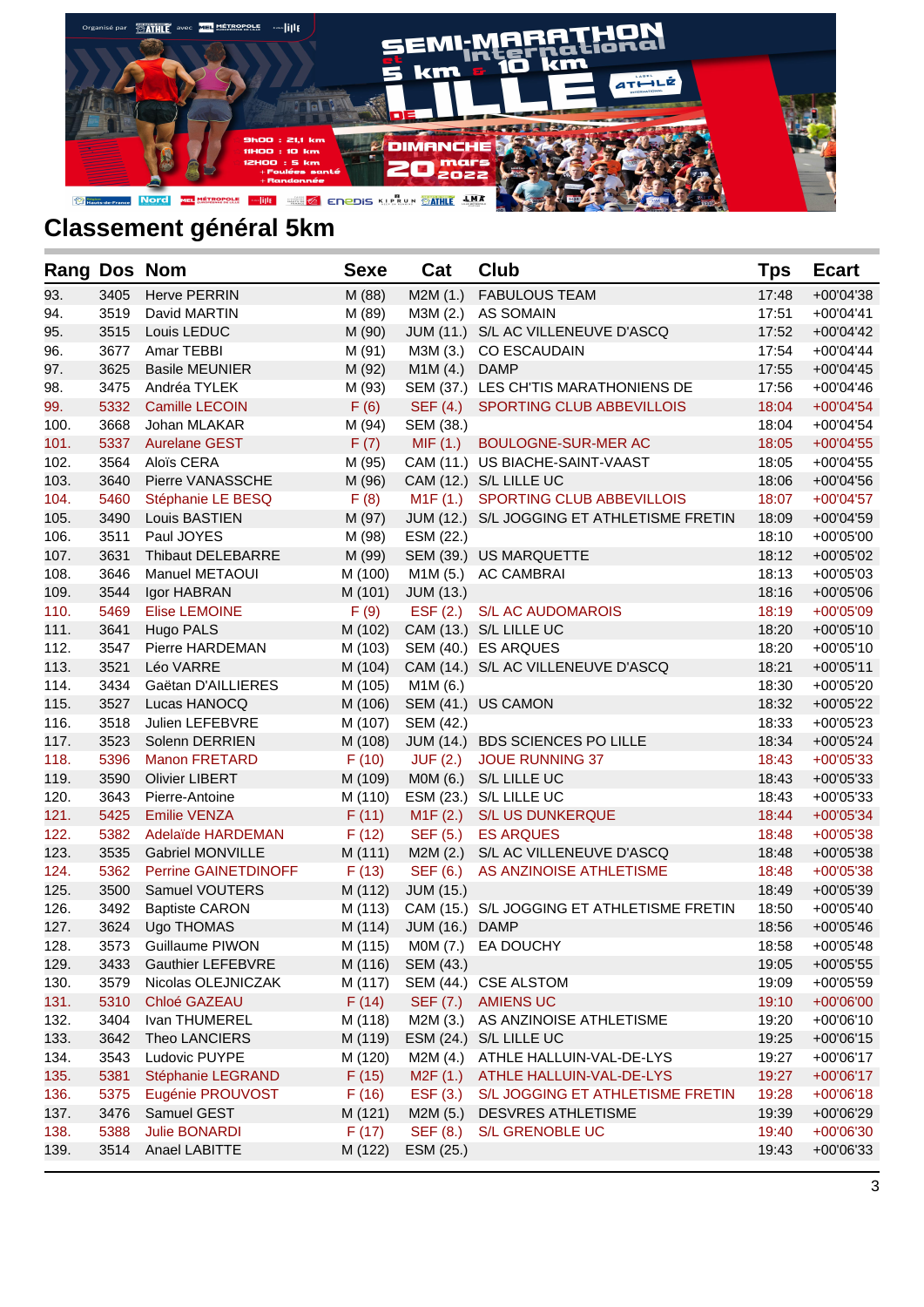

| <b>Rang Dos Nom</b> |      |                               | <b>Sexe</b> | Cat              | <b>Club</b>                         | Tps   | <b>Ecart</b> |
|---------------------|------|-------------------------------|-------------|------------------|-------------------------------------|-------|--------------|
| 140.                | 3486 | Loic MAZURIER                 | M (123)     | CAM (16.)        | S/L JOGGING ET ATHLETISME FRETIN    | 20:00 | +00'06'50    |
| 141.                | 3567 | Martin FOLTIER                | M (124)     |                  | SEM (45.) S/L AC VILLENEUVE D'ASCQ  | 20:04 | +00'06'54    |
| 142.                | 5433 | <b>Lucie DERONZIER</b>        | F(18)       | EST(4.)          | S/L ATHLETIC CLUB DE MARGNY LES     | 20:04 | $+00'06'54$  |
| 143.                | 3552 | Ludovic FOSSIER               | M (125)     | SEM (46.)        |                                     | 20:16 | +00'07'06    |
| 144.                | 5326 | <b>Camille LEQUEUE</b>        | F(19)       | SEF (9.)         | <b>RUNNING SAFE</b>                 | 20:21 | $+00'07'11$  |
| 145.                | 3637 | Anatole TOPIN - -             | M (126)     | ESM (26.)        |                                     | 20:26 | $+00'07'16$  |
| 146.                | 3596 | <b>Baptiste CANONNE</b>       | M (127)     | MIM (2.)         | AS ATHLETIQUE ONNAING               | 20:27 | $+00'07'17$  |
| 147.                | 3654 | Louis PEROY                   | M (128)     | SEM (47.)        |                                     | 20:28 | $+00'07'18$  |
| 148.                | 5448 | <b>Coline TEMMERMAN</b>       | F(20)       | EST(5.)          | <b>LYS CALAIS TRIATHLON</b>         | 20:28 | $+00'07'18$  |
| 149.                | 3542 | Xavier HESPEL                 | M (129)     |                  | CAM (17.) S/L ASPTT LILLE METROPOLE | 20:35 | +00'07'25    |
| 150.                | 3546 | <b>Clément BORIN</b>          | M (130)     | SEM (48.)        |                                     | 20:43 | $+00'07'33$  |
| 151.                | 3606 | <b>Paul Antoine QUENTIN</b>   | M (131)     | SEM (49.)        |                                     | 20:44 | +00'07'34    |
| 152.                | 3480 | Raphael POLAN                 | M (132)     |                  | CAM (18.) ARTOIS ATHLETISME*        | 20:52 | +00'07'42    |
| 153.                | 5397 | Zelie LEFERME                 | F(21)       | JUF(3.)          | <b>ETOILE OIGNIES</b>               | 20:56 | $+00'07'46$  |
| 154.                | 3586 | Maxime DERAM                  | M (133)     | SEM (50.)        |                                     | 21:00 | +00'07'50    |
| 155.                | 3536 | Pierre COPIN                  | M (134)     | M1M(7.)          | <b>RC ARRAS*</b>                    | 21:03 | +00'07'53    |
| 156.                | 3610 | Yannick ROUANET               | M (135)     | SEM (51.)        |                                     | 21:05 | +00'07'55    |
| 157.                | 3520 | <b>Emad DARWICH</b>           | M (136)     | M0M (8.)         |                                     | 21:23 | $+00'08'13$  |
| 158.                | 3639 | <b>Benoît LADRETTE</b>        | M (137)     | SEM (52.)        |                                     | 21:27 | $+00'08'17$  |
| 159.                | 5403 | <b>Audrey BERRAZ</b>          | F(22)       | ESF (6.)         | S/L ATHLETIC CLUB DE MARGNY LES     | 21:31 | $+00'08'21$  |
| 160.                | 3402 | Peter PAUL                    | M (138)     | MIM (3.)         | <b>US FRETIN</b>                    | 21:37 | +00'08'27    |
| 161.                | 5333 | Perrine PECHON FREMAUX        | F(23)       | M1F(3.)          | S/L ASG GAUCHY ATHLETISME           | 21:48 | +00'08'38    |
| 162.                | 3563 | Thomas LECONTE                | M (139)     |                  | SEM (53.) ATHLE HALLUIN-VAL-DE-LYS  | 21:54 | +00'08'44    |
| 163.                | 5440 | <b>Nell BOUFFART</b>          | F(24)       | CAF(1.)          | <b>S/L LILLE UC</b>                 | 21:56 | $+00'08'46$  |
| 164.                | 3414 | <b>Hector HOMBECK</b>         | M (140)     | MIM(4.)          |                                     | 22:05 | +00'08'55    |
| 165.                | 3470 | <b>Frederic MELICE</b>        | M (141)     | M2M (6.)         | <b>FRONT RUNNERS</b>                | 22:14 | +00'09'04    |
| 166.                | 3663 | Charles DUCHOQUET             | M (142)     | <b>JUM (17.)</b> |                                     | 22:19 | +00'09'09    |
| 167.                | 5466 | <b>Emmie PREVOST</b>          | F(25)       | ESF (7.)         | <b>AS MARCK</b>                     | 22:28 | $+00'09'18$  |
| 168.                | 3617 | Patrick DELECAUT              | M (143)     | M6M (1.)         | <b>RUN CREW59</b>                   | 22:31 | +00'09'21    |
| 169.                | 3664 | <b>Charles BADGUERAHANIAN</b> | M (144)     | SEM (54.)        |                                     | 22:34 | +00'09'24    |
| 170.                | 5377 | <b>Julie VINCENT</b>          | F(26)       | JUF(4.)          |                                     | 22:37 | +00'09'27    |
| 171.                | 3609 | Oussama                       | M (145)     | M2M (7.)         | AMICALE DU VAL DE SOMME             | 22:38 | +00'09'28    |
| 172.                | 3601 | Abdelkader OUALI              | M (146)     | M3M (4.)         | US VALENCIENNES ATHLETISME          | 22:42 | +00'09'32    |
| 173.                | 3638 | Nicolas FERNANDES             | M (147)     | SEM (55.)        |                                     | 22:47 | +00'09'37    |
| 174.                | 3422 | <b>Quentin VEZILIER</b>       | M (148)     | SEM (56.)        |                                     | 22:51 | $+00'09'41$  |
| 175.                | 3600 | Nathan STORME                 | M (149)     |                  | SEM (57.) CHU LILLE                 | 22:54 | +00'09'44    |
| 176.                | 3505 | Nicolas JOSIEN                | M (150)     | M1M (8.)         | CAISSE D EPARGNE HAUTS DE           | 22:55 | +00'09'45    |
| 177.                | 3614 | <b>Thibault BLUMEL</b>        | M (151)     | MIM(5.)          |                                     | 22:56 | +00'09'46    |
| 178.                | 5434 | <b>Gaelle DERONZIER</b>       | F(27)       | M4F (1.)         | <b>SAM PARIS 12</b>                 | 22:56 | $+00'09'46$  |
| 179.                | 3649 | <b>Gaspard WILLIAME</b>       | M (152)     |                  | SEM (58.) RABOT DUTILLEUL           | 22:59 | +00'09'49    |
| 180.                | 5424 | <b>Caroline BLANQUART</b>     | F(28)       | SEF (10.)        | <b>RAC</b>                          | 23:06 | $+00'09'56$  |
| 181.                | 3652 | Arven MICHEL                  | M (153)     | <b>JUM (18.)</b> |                                     | 23:18 | +00'10'08    |
| 182.                | 3557 | Samuel CLERC                  | M (154)     | M3M (5.)         | TC ST ANDRE                         | 23:21 | $+00'10'11$  |
| 183.                | 5461 | <b>Nathalie SPRIET</b>        | F(29)       | M5F (1.)         | <b>S/L ASPTT ROUEN</b>              | 23:24 | $+00'10'14$  |
| 184.                | 3636 | Jakin James LUK               | M (155)     | SEM (59.)        | <b>COLLECTIVE AID</b>               | 23:29 | $+00'10'19$  |
| 185.                | 3423 | <b>Olivier GAESTEL</b>        | M (156)     | M1M (9.)         |                                     | 23:34 | +00'10'24    |
| 186.                | 5387 | <b>Ines BEN HAMOUDA</b>       | F(30)       | MIF(2.)          | ATHLE HALLUIN-VAL-DE-LYS            | 23:35 | +00'10'25    |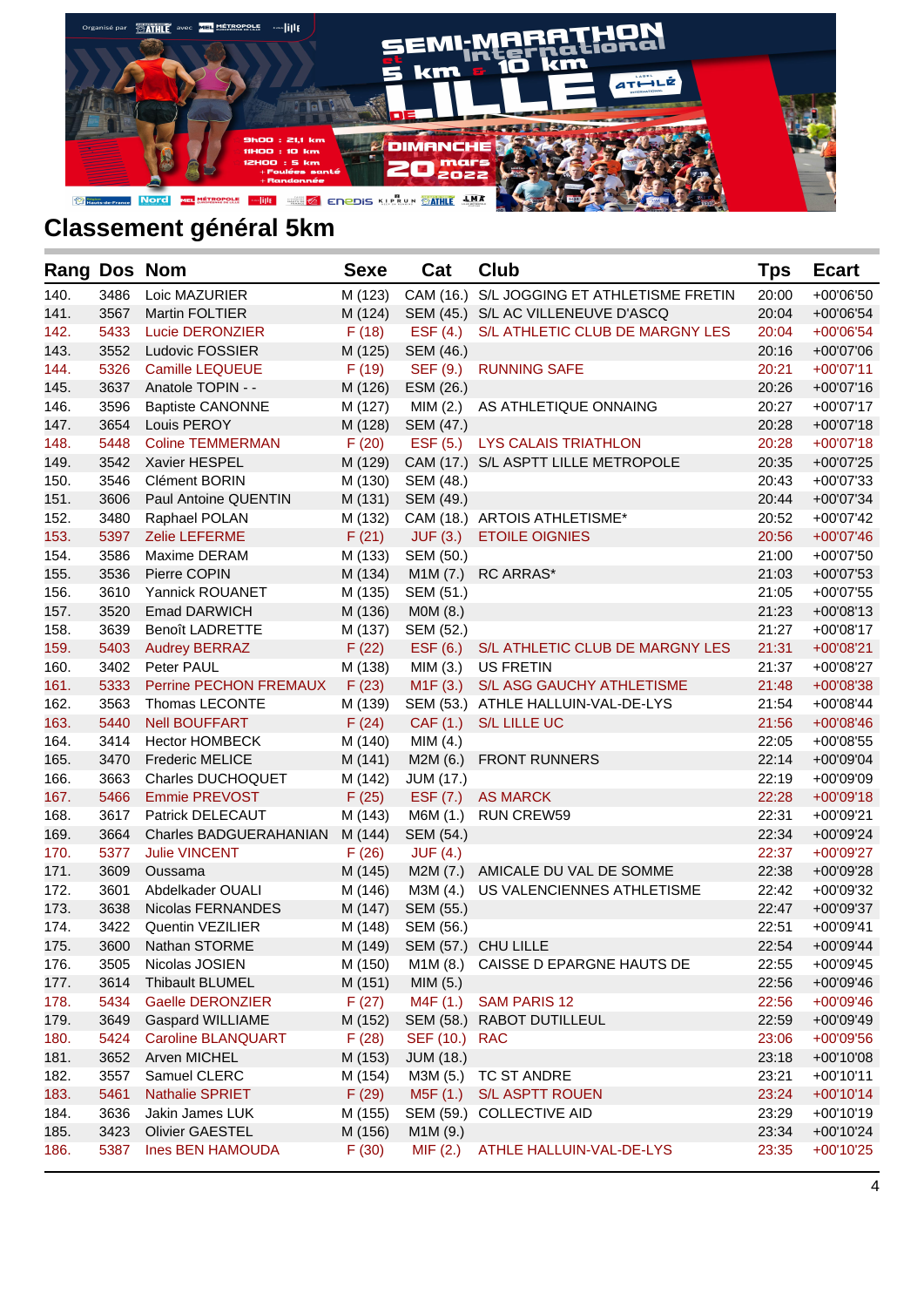

| Rang Dos Nom |      |                           | <b>Sexe</b> | Cat             | <b>Club</b>                            | <b>Tps</b> | <b>Ecart</b> |
|--------------|------|---------------------------|-------------|-----------------|----------------------------------------|------------|--------------|
| 187.         | 3622 | <b>Florentin PLAISANT</b> | M (157)     | SEM (60.)       |                                        | 23:37      | +00'10'27    |
| 188.         | 3437 | Gaël VOISIN               | M (158)     | SEM (61.)       |                                        | 23:41      | $+00'10'31$  |
| 189.         | 3645 | Anis TOUATI               | M (159)     | ESM (27.)       |                                        | 23:43      | $+00'10'33$  |
| 190.         | 5283 | <b>Clotilde LAMBERT</b>   | F(31)       | M0F (1.)        |                                        | 23:47      | $+00'10'37$  |
| 191.         | 3478 | Alexis ROBINEAU           | M (160)     | SEM (62.)       |                                        | 23:55      | $+00'10'45$  |
| 192.         | 3508 | <b>Olivier RAFIDISON</b>  | M (161)     | M3M (6.)        |                                        | 23:55      | $+00'10'45$  |
| 193.         | 5368 | <b>Charlotte DELANGLE</b> | F(32)       |                 | SEF (11.) RC ARRAS*                    | 23:56      | $+00'10'46$  |
| 194.         | 3599 | Hugues BACHELART          | M (162)     |                 | SEM (63.) CHU LILLE                    | 23:59      | $+00'10'49$  |
| 195.         | 5456 | Maud JEANNOT              | F(33)       | MOF(2.)         | <b>S/L US TOURCOING</b>                | 24:03      | $+00'10'53$  |
| 196.         | 5347 | <b>Estelle BEAUSSART</b>  | F(34)       | ESF (8.)        |                                        | 24:05      | $+00'10'55$  |
| 197.         | 3529 | Mariusz LINEK             | M (163)     | M2M(8.)         |                                        | 24:08      | $+00'10'58$  |
| 198.         | 5427 | <b>Laure MECQINION</b>    | F(35)       | SEF (12.)       |                                        | 24:11      | $+00'11'01$  |
| 199.         | 3589 | <b>Louison GUENIOT</b>    | M (164)     | ESM (28.)       |                                        | 24:13      | $+00'11'03$  |
| 200.         | 5354 | Elodie BONZANINI          | F(36)       | M0F (3.)        |                                        | 24:16      | $+00'11'06$  |
| 201.         | 3419 | David GIAMPAOLI           | M (165)     | MOM (9.)        |                                        | 24:29      | $+00'11'19$  |
| 202.         | 5458 | Solele DELHOUM            | F(37)       |                 | SEF (13.) US MARQUETTE                 | 24:30      | $+00'11'20$  |
| 203.         | 3594 | <b>Florent MILLE</b>      | M (166)     | SEM (64.)       |                                        | 24:32      | $+00'11'22$  |
| 204.         | 5335 | Alice TOURSEL--BOUEZ      | F(38)       |                 | CAF (2.) AVENIR SOCIAL DE SIN LE NOBLE | 24:34      | $+00'11'24$  |
| 205.         | 5358 | Léa BOUISSON              | F(39)       | ESF (9.)        |                                        | 24:39      | $+00'11'29$  |
| 206.         | 3665 | <b>Laurent AMSELLEM</b>   | M (167)     | M2M (9.)        |                                        | 24:41      | $+00'11'31$  |
| 207.         | 3588 | Anthony MARQUIS           | M (168)     | SEM (65.)       |                                        | 24:43      | $+00'11'33$  |
| 208.         | 3432 | Sylvain LAMET             | M (169)     |                 | SEM (66.) FRONTRUNNERS LILLE           | 24:43      | $+00'11'33$  |
| 209.         | 3504 | Régis ROUSSEL             | M (170)     | M3M (7.)        |                                        | 24:44      | $+00'11'34$  |
| 210.         | 5395 | <b>Hélène HEQUET</b>      | F(40)       | SEF (14.)       |                                        | 24:46      | $+00'11'36$  |
| 211.         | 5457 | Yannika ZOA TSAMA         | F(41)       | SEF (15.)       |                                        | 24:49      | $+00'11'39$  |
| 212.         | 5407 | Laura IONESCU-COULATY     | F(42)       |                 | ESF (10.) S/L LILLE UC                 | 24:50      | $+00'11'40$  |
| 213.         | 3618 | Anthony DASSONVILLE       | M (171)     | M1M (10.)       |                                        | 25:04      | $+00'11'54$  |
| 214.         | 5321 | Marie DEKEISTER           | F(43)       | SEF (16.)       |                                        | 25:06      | $+00'11'56$  |
| 215.         | 3619 | Philippe-Alexandre        | M (172)     | SEM (67.)       |                                        | 25:11      | $+00'12'01$  |
| 216.         | 3463 | Fouad BOUMAIZA            | M (173)     | M3M (8.)        |                                        | 25:11      | $+00'12'01$  |
| 217.         | 5392 | <b>Emeline VANASTEN</b>   | F(44)       | SEF (17.)       |                                        | 25:14      | $+00'12'04$  |
| 218.         | 5360 | Angèle BOGAERT            | F(45)       | CAF (3.)        |                                        | 25:15      | $+00'12'05$  |
| 219.         | 3464 | Barnabé DENOYELLE         | M (174)     | MIM (6.)        |                                        | 25:16      | +00'12'06    |
| 220.         | 5342 | <b>Juliette GALEA</b>     | F(46)       | SEF (18.)       |                                        | 25:22      | $+00'12'12$  |
| 221.         | 3611 | <b>Idriss AILANE</b>      | M (175)     | SEM (68.)       |                                        | 25:22      | $+00'12'12$  |
| 222.         | 3465 | Emile DENOYELLE           | M (176)     | MIM (7.)        |                                        | 25:24      | $+00'12'14$  |
| 223.         | 5339 | Jeanne SALENBIER          | F(47)       | <b>JUF (5.)</b> |                                        | 25:27      | $+00'12'17$  |
| 224.         | 3428 | Pascal PAUWELS            | M (177)     | M4M (1.)        |                                        | 25:27      | $+00'12'17$  |
| 225.         | 3655 | <b>Cyrille DEGRAEVE</b>   | M (178)     | SEM (69.)       |                                        | 25:29      | $+00'12'19$  |
| 226.         | 3630 | Paul-Armand ROUSSEL       | M (179)     | SEM (70.)       |                                        | 25:32      | +00'12'22    |
| 227.         | 5274 | Mariana DURAN COPELLO     | F(48)       | ESF (11.)       |                                        | 25:45      | $+00'12'35$  |
| 228.         | 5311 | <b>Marie QUINTIN</b>      | F(49)       |                 | SEF (19.) S/L US TOURCOING             | 25:49      | +00'12'39    |
| 229.         | 3506 | Pascal PENNEQUIN          | M (180)     | M5M (1.)        | PLANETE RUNNING AND WALKING            | 25:50      | +00'12'40    |
| 230.         | 5404 | <b>Clémence OBRY</b>      | F(50)       |                 | ESF (12.) S/L LILLE UC                 | 25:50      | $+00'12'40$  |
| 231.         | 5439 | <b>Charlotte DAPVRIL</b>  | F(51)       | SEF (20.)       |                                        | 26:02      | $+00'12'52$  |
| 232.         | 5443 | Daria VOLOKITINA          | F(52)       | ESF (13.)       |                                        | 26:02      | $+00'12'52$  |
| 233.         | 5340 | <b>Nathalie MICHALSKI</b> | F(53)       | M4F (2.)        |                                        | 26:06      | $+00'12'56$  |
|              |      |                           |             |                 |                                        |            |              |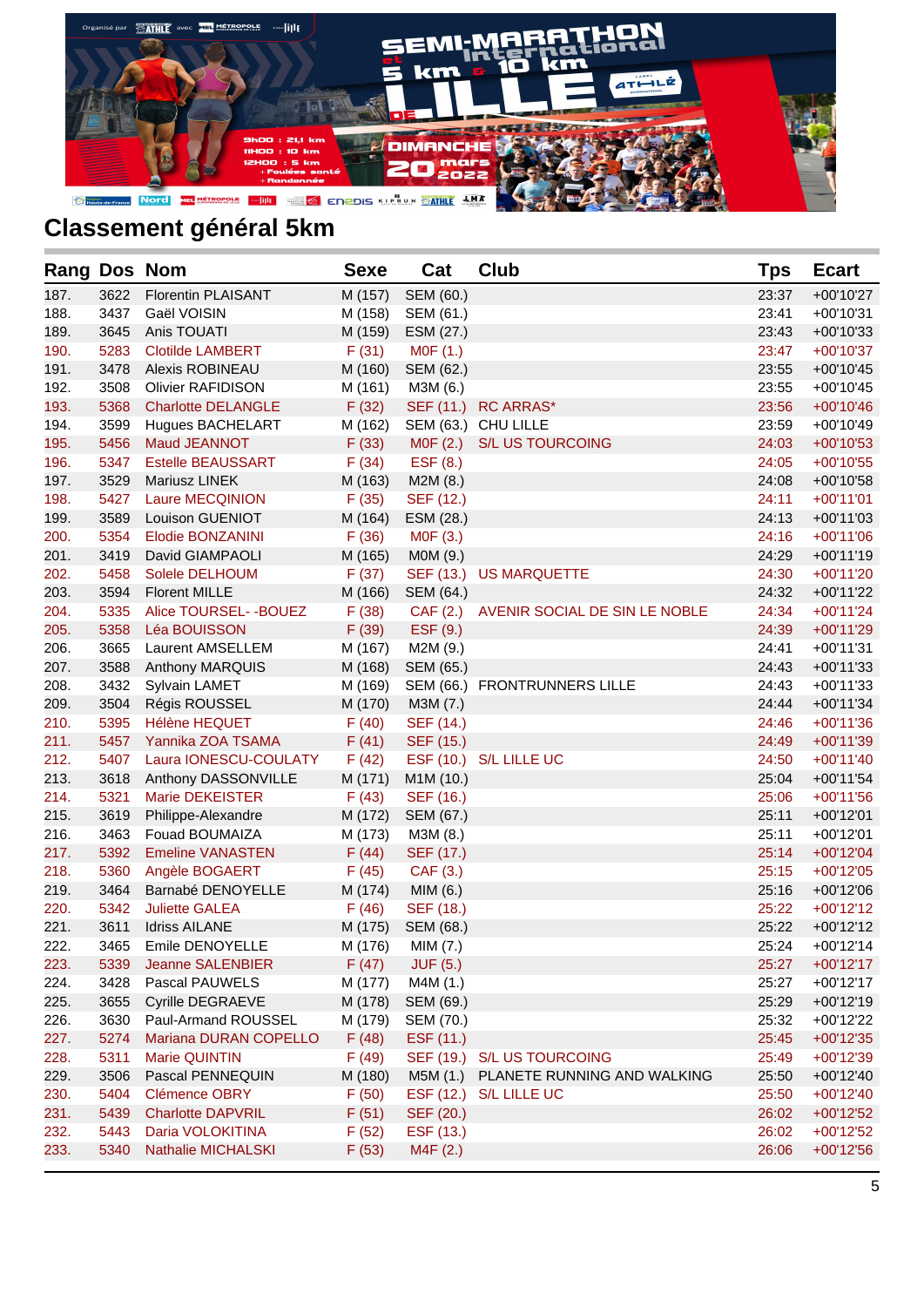

| Rang Dos Nom |      |                           | <b>Sexe</b> | Cat               | <b>Club</b>                      | <b>Tps</b> | <b>Ecart</b> |
|--------------|------|---------------------------|-------------|-------------------|----------------------------------|------------|--------------|
| 234.         | 3548 | Alain FOLTIER             | M (181)     | M4M (2.)          | <b>S/L CA FOURMIES</b>           | 26:11      | $+00'13'01$  |
| 235.         | 5369 | Jeanne FOLTIER            | F(54)       | ESF (14.)         |                                  | 26:11      | $+00'13'01$  |
| 236.         | 5241 | Mélissa ATTIA             | F(55)       | SEF (21.)         |                                  | 26:23      | $+00'13'13$  |
| 237.         | 5450 | <b>Marion MONTEMBAULT</b> | F(56)       | <b>JUF (6.)</b>   |                                  | 26:25      | $+00'13'15$  |
| 238.         | 5426 | <b>Alice THOMAS</b>       | F(57)       | ESF (15.)         |                                  | 26:29      | $+00'13'19$  |
| 239.         | 5454 | Eva CASTANO GARCIA        | F(58)       | SEF (22.)         |                                  | 26:36      | +00'13'26    |
| 240.         | 3469 | Mathis THORE-RABUT        | M (182)     | SEM (71.)         |                                  | 26:45      | $+00'13'35$  |
| 241.         | 5435 | Elodie DASSONVILLE        | F(59)       | M1F(4.)           |                                  | 26:46      | $+00'13'36$  |
| 242.         | 3420 | <b>Adrien MOREL</b>       |             | M (183) SEM (72.) |                                  | 26:46      | $+00'13'36$  |
| 243.         | 5459 | Aline ROUSSEL             | F(60)       |                   | SEF (23.) DECATHLON              | 26:49      | +00'13'39    |
| 244.         | 3427 | Nicolas ALLEBEE           | M (184)     | M1M (11.)         |                                  | 26:50      | $+00'13'40$  |
| 245.         | 3578 | Nathan GUERCHOVITCH       | M (185)     | SEM (73.)         |                                  | 26:52      | $+00'13'42$  |
| 246.         | 5429 | <b>Laurene MANSY</b>      | F(61)       | SEF (24.)         |                                  | 26:52      | $+00'13'42$  |
| 247.         | 5398 | <b>Aurore DEVOLDERE</b>   | F(62)       | SEF (25.)         |                                  | 26:52      | $+00'13'42$  |
| 248.         | 5416 | Ambre BESSE               | F(63)       | SEF (26.)         |                                  | 27:03      | $+00'13'53$  |
| 249.         | 3657 | Aurélien OSSART           | M (186)     | MOM (10.)         |                                  | 27:05      | $+00'13'55$  |
| 250.         | 3503 | Matthieu SIMON            | M (187)     | SEM (74.)         |                                  | 27:15      | $+00'14'05$  |
| 251.         | 3409 | <b>Benoit MARTIN</b>      | M (188)     | SEM (75.)         |                                  | 27:18      | $+00'14'08$  |
| 252.         | 5394 | <b>Edwige BOUDRY</b>      | F(64)       |                   | MOF (4.) EA DOUCHY               | 27:24      | $+00'14'14$  |
| 253.         | 5418 | <b>Margot DUBOIS</b>      | F(65)       | ESF (16.)         |                                  | 27:24      | $+00'14'14$  |
| 254.         | 5245 | Sophie POCHON             | F(66)       | SEF (27.)         |                                  | 27:32      | $+00'14'22$  |
| 255.         | 3561 | Pierre VANWALSCAPPEL      | M (189)     | M1M (12.) ENEDIS  |                                  | 27:39      | +00'14'29    |
| 256.         | 5422 | Laurence BLANQUART        | F(67)       | M4F(3.)           |                                  | 27:45      | $+00'14'35$  |
| 257.         | 5314 | <b>Martine PALMA</b>      | F(68)       | SEF (28.)         |                                  | 27:45      | $+00'14'35$  |
| 258.         | 3468 | Erwan GOY                 | M (190)     | SEM (76.)         |                                  | 27:46      | $+00'14'36$  |
| 259.         | 3448 | Laurent COEVOET           | M (191)     | M4M (3.)          |                                  | 28:08      | $+00'14'58$  |
| 260.         | 5305 | Juliette COEVOET          | F(69)       | ESF (17.)         |                                  | 28:08      | $+00'14'58$  |
| 261.         | 3587 | Loris ROTONDO             | M (192)     | SEM (77.)         |                                  | 28:10      | $+00'15'00$  |
| 262.         | 5386 | <b>Doris DOUTRELIGNE</b>  | F(70)       | SEF (29.)         |                                  | 28:11      | $+00'15'01$  |
| 263.         | 5268 | <b>Delphine BECUE</b>     | F(71)       | M1F (5.)          | <b>OLCO</b>                      | 28:15      | $+00'15'05$  |
| 264.         | 3623 | Benjamin LELEU            | M (193)     | MOM (11.)         |                                  | 28:16      | $+00'15'06$  |
| 265.         | 5417 | Louise DEHEUNYNCK         | F(72)       | SEF (30.)         |                                  | 28:17      | $+00'15'07$  |
| 266.         | 3426 | Remi DENIS                | M (194)     | SEM (78.)         |                                  | 28:17      | $+00'15'07$  |
| 267.         | 5449 | Loïse DRIEU               | F(73)       | SEF (31.)         |                                  | 28:18      | $+00'15'08$  |
| 268.         | 3647 | Loic NEGRIT               | M (195)     | ESM (29.)         |                                  | 28:19      | $+00'15'09$  |
| 269.         | 5287 | Axelle JEAN-CAULFUTY      | F(74)       | SEF (32.)         |                                  | 28:23      | $+00'15'13$  |
| 270.         | 5285 | <b>Celia FROMENTIN</b>    | F(75)       |                   | SEF (33.) DECATHLON              | 28:23      | $+00'15'13$  |
| 271.         | 3627 | Antoine PILON             | M (196)     | SEM (79.)         |                                  | 28:24      | $+00'15'14$  |
| 272.         | 5374 | Annabelle DELMOTTE        | F(76)       |                   | SEF (34.) VA TRIATHLON           | 28:27      | $+00'15'17$  |
| 273.         | 5286 | <b>Jeanne FONTAINE</b>    | F(77)       | SEF (35.)         |                                  | 28:31      | $+00'15'21$  |
| 274.         | 5348 | <b>Christel THUILLIER</b> | F(78)       | M1F (6.)          |                                  | 28:35      | $+00'15'25$  |
| 275.         | 5307 | <b>Cécile LECLAND</b>     | F(79)       | M1F (7.)          |                                  | 28:45      | $+00'15'35$  |
| 276.         | 5390 | Margaux JAKUBEK           | F(80)       | SEF (36.)         |                                  | 28:46      | $+00'15'36$  |
| 277.         | 5464 | <b>Luce BRION</b>         | F(81)       | ESF (18.)         |                                  | 28:52      | $+00'15'42$  |
| 278.         | 3669 | Sylvain THELIER           | M (197)     | M2M (10.)         |                                  | 28:57      | +00'15'47    |
| 279.         | 5467 | <b>Ophélie THELIER</b>    | F(82)       | MOF (5.)          |                                  | 28:57      | $+00'15'47$  |
| 280.         | 3569 | Sébastien CARPENTIER      | M (198)     |                   | M1M (13.) CARSAT HAUTS DE FRANCE | 29:09      | +00'15'59    |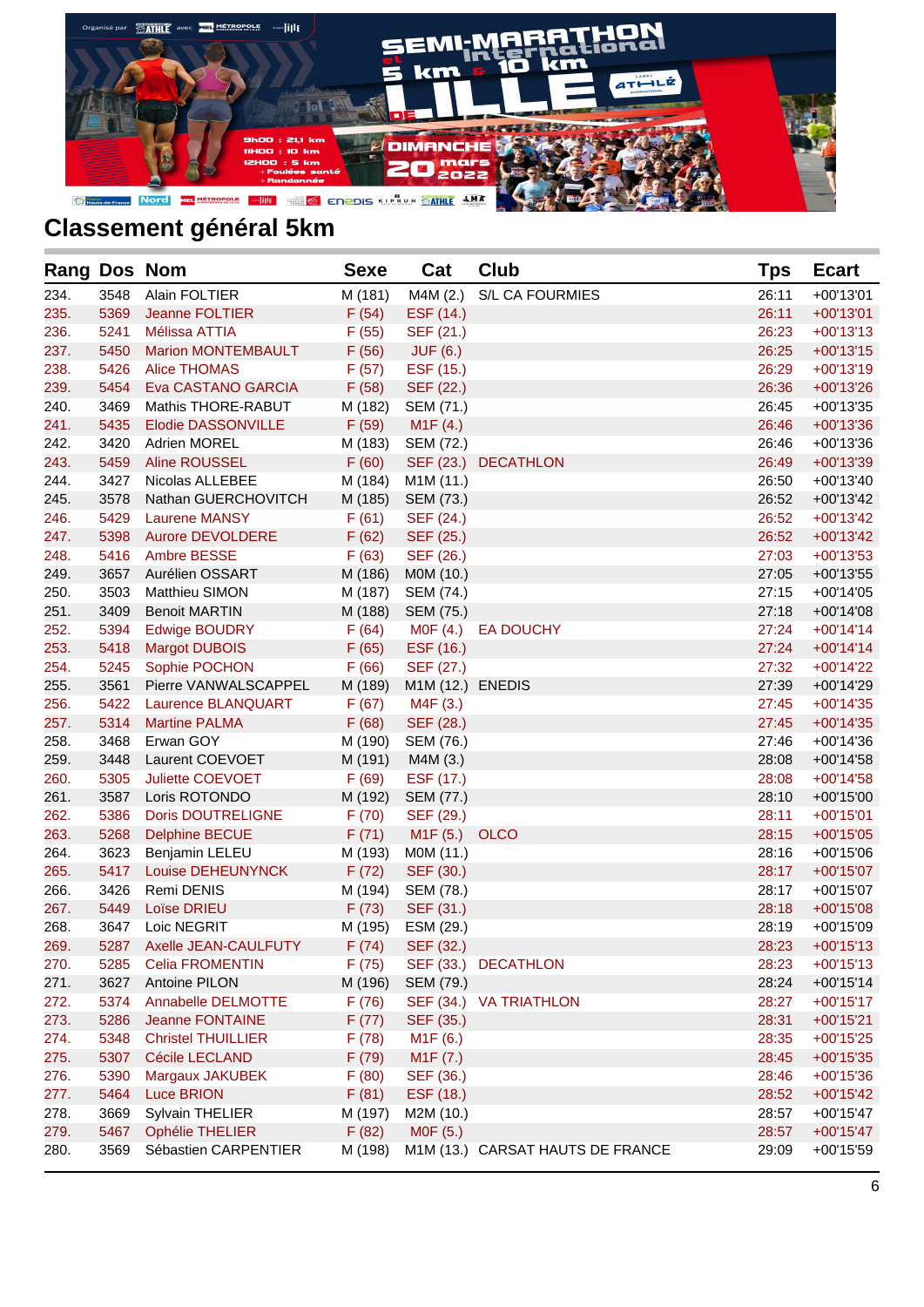

| Rang Dos Nom |      |                               | <b>Sexe</b> | Cat                    | <b>Club</b>                    | <b>Tps</b> | <b>Ecart</b> |
|--------------|------|-------------------------------|-------------|------------------------|--------------------------------|------------|--------------|
| 281.         | 5357 | <b>Luisa MARSILI</b>          | F(83)       | M0F (6.)               |                                | 29:10      | +00'16'00    |
| 282.         | 5353 | Justine LE CUNFF              | F(84)       | M <sub>1</sub> F (8.)  |                                | 29:10      | +00'16'00    |
| 283.         | 5359 | <b>Roseline CAUMES</b>        | F(85)       | M <sub>1</sub> F (9.)  | <b>CHU LILLE</b>               | 29:10      | $+00'16'00$  |
| 284.         | 5441 | Amélie LESUEUR                | F(86)       | SEF (37.)              |                                | 29:11      | $+00'16'01$  |
| 285.         | 5463 | Léa ROBERT                    | F(87)       | ESF (19.)              |                                | 29:14      | $+00'16'04$  |
| 286.         | 5367 | Sophie LEFEBVRE               | F(88)       | SEF (38.)              |                                | 29:19      | +00'16'09    |
| 287.         | 3421 | Jean-Michel BREMONT           | M (199)     | M1M (14.)              |                                | 29:24      | $+00'16'14$  |
| 288.         | 5259 | <b>Florine DERVILLERS</b>     | F(89)       | M0F (7.)               |                                | 29:29      | $+00'16'19$  |
| 289.         | 5411 | <b>Juliette COULEE</b>        | F(90)       | ESF (20.)              |                                | 29:35      | $+00'16'25$  |
| 290.         | 3666 | Omar EL AAKKAD                | M (200)     | SEM (80.)              |                                | 29:40      | +00'16'30    |
| 291.         | 3667 | Omar GHARNITI                 | M (201)     |                        | M0M (12.) US MARQUETTE         | 29:40      | $+00'16'30$  |
| 292.         | 5355 | Camille KOZAK                 | F(91)       | ESF (21.)              |                                | 29:43      | $+00'16'33$  |
| 293.         | 5323 | <b>Camille TISNERAT</b>       | F (92)      | SEF (39.)              |                                | 29:49      | $+00'16'39$  |
| 294.         | 3457 | Léo FAION                     | M (202)     | SEM (81.)              |                                | 29:51      | $+00'16'41$  |
| 295.         | 5281 | Eira MENDIVIL                 | F(93)       | SEF (40.)              |                                | 29:51      | $+00'16'41$  |
| 296.         | 3604 | Eric BOULLEAUX                | M (203)     | M5M (2.)               | UNIVERSITE DE LILLE            | 29:56      | $+00'16'46$  |
| 297.         | 3466 | <b>Benoit PERROT</b>          | M (204)     | MOM (13.)              |                                | 30:03      | $+00'16'53$  |
| 298.         | 5400 | Ophélie DELVILLE              | F(94)       | SEF (41.)              |                                | 30:05      | $+00'16'55$  |
| 299.         | 5361 | <b>Catherine MORTKA</b>       | F(95)       | M <sub>2</sub> F (2.)  |                                | 30:06      | $+00'16'56$  |
| 300.         | 5432 | Cécile DEFONTAINE             | F(96)       | M1F (10.)              |                                | 30:06      | $+00'16'56$  |
| 301.         | 5431 | <b>Sylvie MARCHAND</b>        | F (97)      | M4F(4.)                | <b>CHU LILLE</b>               | 30:07      | $+00'16'57$  |
| 302.         | 3449 | Pierre MATHIOT                | M (205)     | M4M (4.)               |                                | 30:10      | +00'17'00    |
| 303.         | 5306 | <b>Flavie MATHIOT</b>         | F(98)       | SEF (42.)              |                                | 30:10      | $+00'17'00$  |
| 304.         | 5370 | <b>Blandine FIEVET</b>        | F(99)       | ESF (22.)              |                                | 30:14      | $+00'17'04$  |
| 305.         | 5246 | <b>Adeline BARNET</b>         | F(100)      | M0F (8.)               |                                | 30:15      | $+00'17'05$  |
| 306.         | 3616 | Nicolas BOULAND               | M (206)     | SEM (82.)              |                                | 30:17      | +00'17'07    |
| 307.         | 5385 | <b>Charlotte BOUAZZA</b>      | F(101)      | M0F (9.)               | OSM LOMME ATHLETISME           | 30:17      | $+00'17'07$  |
| 308.         | 5453 | <b>Yi ZHENG</b>               | F(102)      | SEF (43.)              | <b>DECATHLON</b>               | 30:28      | $+00'17'18$  |
| 309.         | 5436 | <b>Marie LALY</b>             | F(103)      | SEF (44.)              |                                | 30:30      | +00'17'20    |
| 310.         | 5253 | <b>Lydie LENNE</b>            | F(104)      | MOF (10.)              |                                | 30:34      | $+00'17'24$  |
| 311.         | 5410 | <b>Christelle SCHOENDORFF</b> | F(105)      | M <sub>2</sub> F (3.)  |                                | 30:49      | +00'17'39    |
| 312.         | 3558 | <b>Franck DEVIENNE</b>        | M (207)     |                        | M2M (11.) OSM LOMME ATHLETISME | 30:58      | +00'17'48    |
| 313.         | 3481 | Remi DELANNOY                 | M (208)     | <b>JUM (19.)</b>       |                                | 31:05      | $+00'17'55$  |
| 314.         | 5275 | <b>Melanie BELLENGIER</b>     | F(106)      | SEF (45.) IJA          |                                | 31:05      | $+00'17'55$  |
| 315.         | 5252 | <b>Ombeline WACOGNE</b>       | F(107)      | SEF (46.)              |                                | 31:05      | $+00'17'55$  |
| 316.         | 5383 | <b>Roxane ARNETON</b>         | F (108)     |                        | M0F (11.) OSM LOMME ATHLETISME | 31:06      | $+00'17'56$  |
| 317.         | 3608 | Philippe GANTZER              | M (209)     | M3M (9.)               |                                | 31:08      | +00'17'58    |
| 318.         | 5258 | <b>Annie DESCHAMPS</b>        | F (109)     | M5F (2.)               |                                | 31:09      | +00'17'59    |
| 319.         | 5276 | <b>Juliette KULLMANN</b>      | F(110)      | SEF (47.) IJA          |                                | 31:10      | $+00'18'00$  |
| 320.         | 5248 | <b>Marion PEREZ</b>           | F(111)      | M <sub>1</sub> F (11.) |                                | 31:15      | $+00'18'05$  |
| 321.         | 3410 | Antonio PEREZ                 | M (210)     | M2M (12.)              |                                | 31:16      | $+00'18'06$  |
| 322.         | 3572 | Alex SAUCE                    | M (211)     | SEM (83.)              |                                | 31:24      | $+00'18'14$  |
| 323.         | 5278 | Sophie DESCAMPS               | F(112)      | M2F(4.)                |                                | 31:27      | $+00'18'17$  |
| 324.         | 5292 | Rahma DOGHRI                  | F(113)      | SEF (48.)              | <b>VALIUZ</b>                  | 31:38      | +00'18'28    |
| 325.         | 5291 | <b>Bénédicte CLEP</b>         | F(114)      | M <sub>2</sub> F (5.)  | <b>VALIUZ</b>                  | 31:38      | +00'18'28    |
| 326.         | 5438 | Lamya RAYESS                  | F(115)      | SEF (49.)              |                                | 31:47      | $+00'18'37$  |
| 327.         | 5320 | Noémie DUTOIT                 | F(116)      | SEF (50.)              |                                | 31:55      | $+00'18'45$  |
|              |      |                               |             |                        |                                |            |              |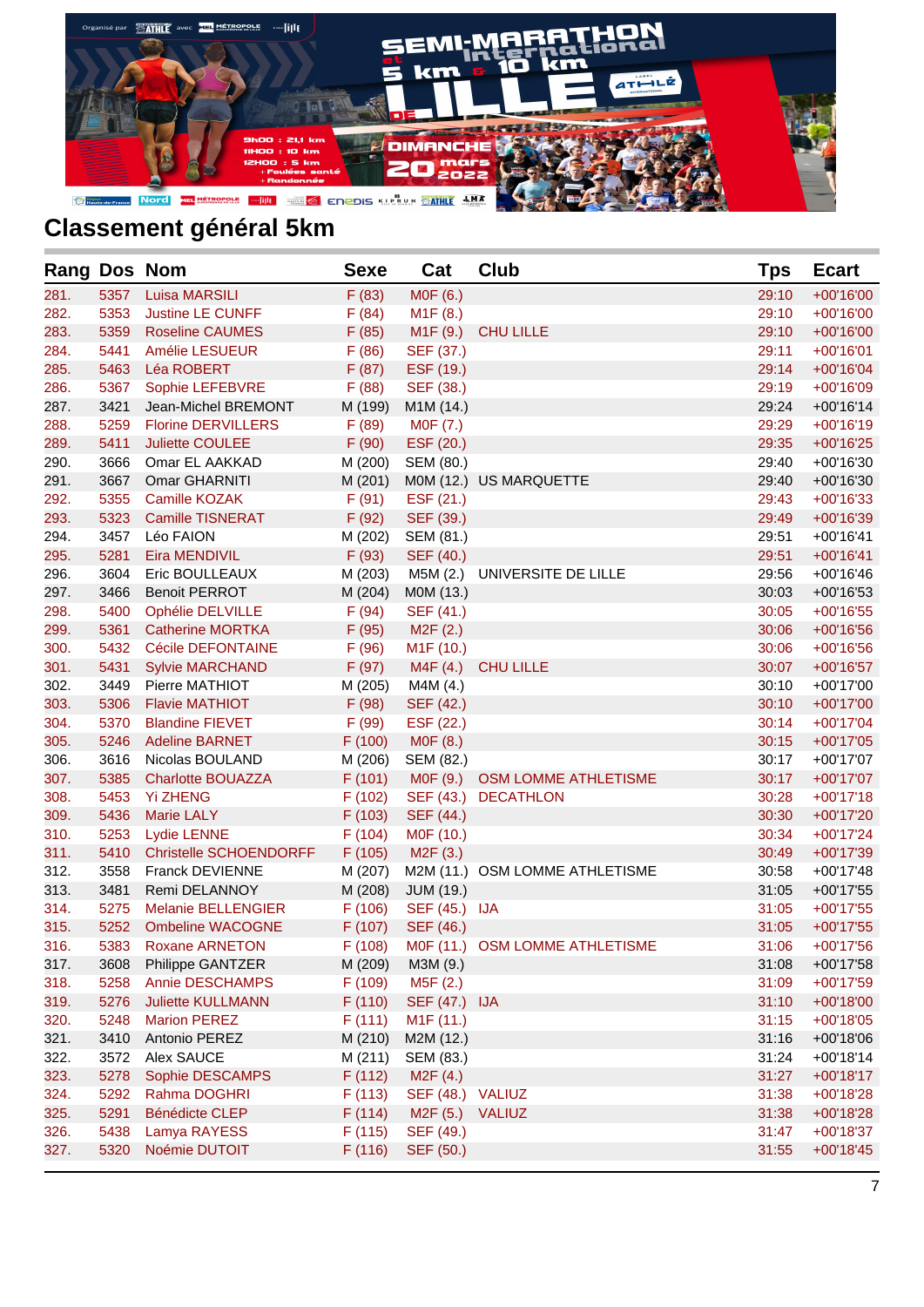

| <b>Rang Dos Nom</b> |      |                            | <b>Sexe</b> | Cat                    | <b>Club</b>                             | Tps   | <b>Ecart</b> |
|---------------------|------|----------------------------|-------------|------------------------|-----------------------------------------|-------|--------------|
| 328.                | 5409 | <b>Christelle CANONNE</b>  | F(117)      | M <sub>1</sub> F (12.) |                                         | 31:59 | $+00'18'49$  |
| 329.                | 5405 | <b>Manon NOWAK</b>         | F(118)      | SEF (51.)              |                                         | 31:59 | $+00'18'49$  |
| 330.                | 5302 | <b>Helene DUFORET</b>      | F(119)      | M <sub>2</sub> F (6.)  |                                         | 31:59 | $+00'18'49$  |
| 331.                | 3629 | Julien LANZ                | M (212)     | ESM (30.)              |                                         | 32:10 | $+00'19'00$  |
| 332.                | 5428 | <b>Charlotte PIANETTI</b>  | F(120)      | ESF (23.)              |                                         | 32:11 | $+00'19'01$  |
| 333.                | 3613 | Sebastien BLUMEL           | M (213)     | M2M (13.)              |                                         | 32:11 | $+00'19'01$  |
| 334.                | 3424 | Joseph TAVERNIER           | M (214)     | ESM (31.)              |                                         | 32:11 | $+00'19'01$  |
| 335.                | 5402 | <b>Axelle DIERICK</b>      | F(121)      | SEF (52.)              |                                         | 32:15 | $+00'19'05$  |
| 336.                | 5408 | Maryse MACIEJEWSKI         | F(122)      | M5F (3.)               |                                         | 32:16 | $+00'19'06$  |
| 337.                | 3407 | Mohamed ATSAMNIA           | M (215)     |                        | M3M (10.) CONSEIL DEPARTEMENTAL DU NORD | 32:20 | $+00'19'10$  |
| 338.                | 3408 | Guillaume DESOMER          | M (216)     | SEM (84.)              |                                         | 32:20 | $+00'19'10$  |
| 339.                | 5331 | <b>Michele ANGER</b>       | F(123)      | M2F (7.)               | LA BANQUE POSTALE                       | 32:21 | $+00'19'11$  |
| 340.                | 3440 | Jérémy COCQUEMPOT          | M (217)     | MOM (14.)              |                                         | 32:21 | $+00'19'11$  |
| 341.                | 5297 | <b>Marjorie TANGUY</b>     | F(124)      | M0F (12.)              |                                         | 32:22 | $+00'19'12$  |
| 342.                | 5338 | <b>Agnès CAULIER</b>       | F(125)      | M5F (4.)               |                                         | 32:43 | $+00'19'33$  |
| 343.                | 3670 | Vincent DUMARQUEZ          | M (218)     | M3M (11.)              |                                         | 32:47 | +00'19'37    |
| 344.                | 5366 | Emma JOSSE                 | F(126)      | ESF (24.)              |                                         | 32:50 | $+00'19'40$  |
| 345.                | 5343 | <b>Marie CAMBERLIN</b>     | F(127)      | <b>JUF (7.)</b>        |                                         | 32:55 | $+00'19'45$  |
| 346.                | 5350 | <b>Karen DASSY</b>         | F(128)      | M0F (13.)              |                                         | 33:01 | $+00'19'51$  |
| 347.                | 5373 | <b>Florine FAGNIOT</b>     | F (129)     | SEF (53.)              |                                         | 33:01 | $+00'19'51$  |
| 348.                | 5351 | Laurène VAN OVERBEKE       | F(130)      | SEF (54.)              |                                         | 33:02 | $+00'19'52$  |
| 349.                | 5379 | <b>Lisa RIEG</b>           | F(131)      | SEF (55.)              |                                         | 33:07 | $+00'19'57$  |
| 350.                | 3545 | Jean-Marie LEMBRE          | M (219)     | M7M (1.)               |                                         | 33:08 | $+00'19'58$  |
| 351.                | 5376 | <b>Marine ROUSSEL</b>      | F(132)      | SEF (56.)              | <b>NEO SOFT</b>                         | 33:09 | $+00'19'59$  |
| 352.                | 5336 | <b>Olivia REBOURS</b>      | F(133)      | SEF (57.)              |                                         | 33:14 | $+00'20'04$  |
| 353.                | 5414 | <b>Marie Amelie RYSSEN</b> | F(134)      | M4F (5.)               |                                         | 33:29 | $+00'20'19$  |
| 354.                | 3459 | Enzo DUVAL                 | M (220)     | SEM (85.)              |                                         | 33:32 | +00'20'22    |
| 355.                | 5319 | <b>Estelle HELVIG</b>      | F(135)      | SEF (58.)              |                                         | 33:32 | +00'20'22    |
| 356.                | 5345 | Aidana ESTEBESOVA          | F(136)      | SEF (59.)              |                                         | 33:37 | $+00'20'27$  |
| 357.                | 5364 | <b>Axelle FERT</b>         | F(137)      | SEF (60.)              |                                         | 33:43 | $+00'20'33$  |
| 358.                | 5273 | <b>Mathilde VAUTIER</b>    | F(138)      | <b>JUF (8.)</b>        |                                         | 33:53 | $+00'20'43$  |
| 359.                | 5272 | <b>Barbara VAUTIER</b>     | F (139)     | M3F (1.)               |                                         | 33:53 | $+00'20'43$  |
| 360.                | 5250 | <b>Elodie BARGIBANT</b>    | F(140)      | MOF (14.)              |                                         | 33:55 | $+00'20'45$  |
| 361.                | 5346 | Saida MAMADJONOVA          | F(141)      | SEF (61.)              |                                         | 34:01 | $+00'20'51$  |
| 362.                | 5249 | Imane BECQUET ZIANE        | F(142)      | SEF (62.)              |                                         | 34:02 | +00'20'52    |
| 363.                | 3411 | <b>Bernard LADENT</b>      | M (221)     | M5M (3.)               |                                         | 34:09 | +00'20'59    |
| 364.                | 5288 | <b>Audrey MALAFOSSE</b>    | F(143)      |                        | M1F (13.) DECATHLON                     | 34:19 | +00'21'09    |
| 365.                | 5279 | Emma HANNON                | F(144)      | SEF (63.)              |                                         | 34:21 | $+00'21'11$  |
| 366.                | 3444 | Benjamin DEVIN             | M (222)     | SEM (86.)              | CAISSE D EPARGNE HAUTS DE               | 34:27 | $+00'21'17$  |
| 367.                | 5328 | <b>Marine PERROT</b>       | F(145)      | M0F (15.)              |                                         | 34:36 | +00'21'26    |
| 368.                | 5437 | Camille POTIE              | F(146)      | <b>JUF (9.)</b>        |                                         | 34:36 | $+00'21'26$  |
| 369.                | 5261 | Daphne DERETZ              | F(147)      | SEF (64.)              | CAISSE D EPARGNE HAUTS DE               | 34:37 | $+00'21'27$  |
| 370.                | 5312 | Victoria JAASUND           | F(148)      | SEF (65.)              | MAZARS                                  | 34:39 | $+00'21'29$  |
| 371.                | 5269 | Magalie SAGOT              | F (149)     | M <sub>1</sub> F (14.) | <b>ENEDIS</b>                           | 34:41 | $+00'21'31$  |
| 372.                | 5318 | Marie FACQUER              | F(150)      | ESF (25.)              | LA BANQUE POSTALE CREC LILLE            | 34:48 | +00'21'38    |
| 373.                | 5317 | <b>Eloïse GERONNEZ</b>     | F(151)      | SEF (66.)              | LA BANQUE POSTALE CREC LILLE            | 34:52 | $+00'21'42$  |
| 374.                | 5242 | Sandrine DELEBARRE         | F(152)      | M2F(8.)                |                                         | 35:05 | $+00'21'55$  |